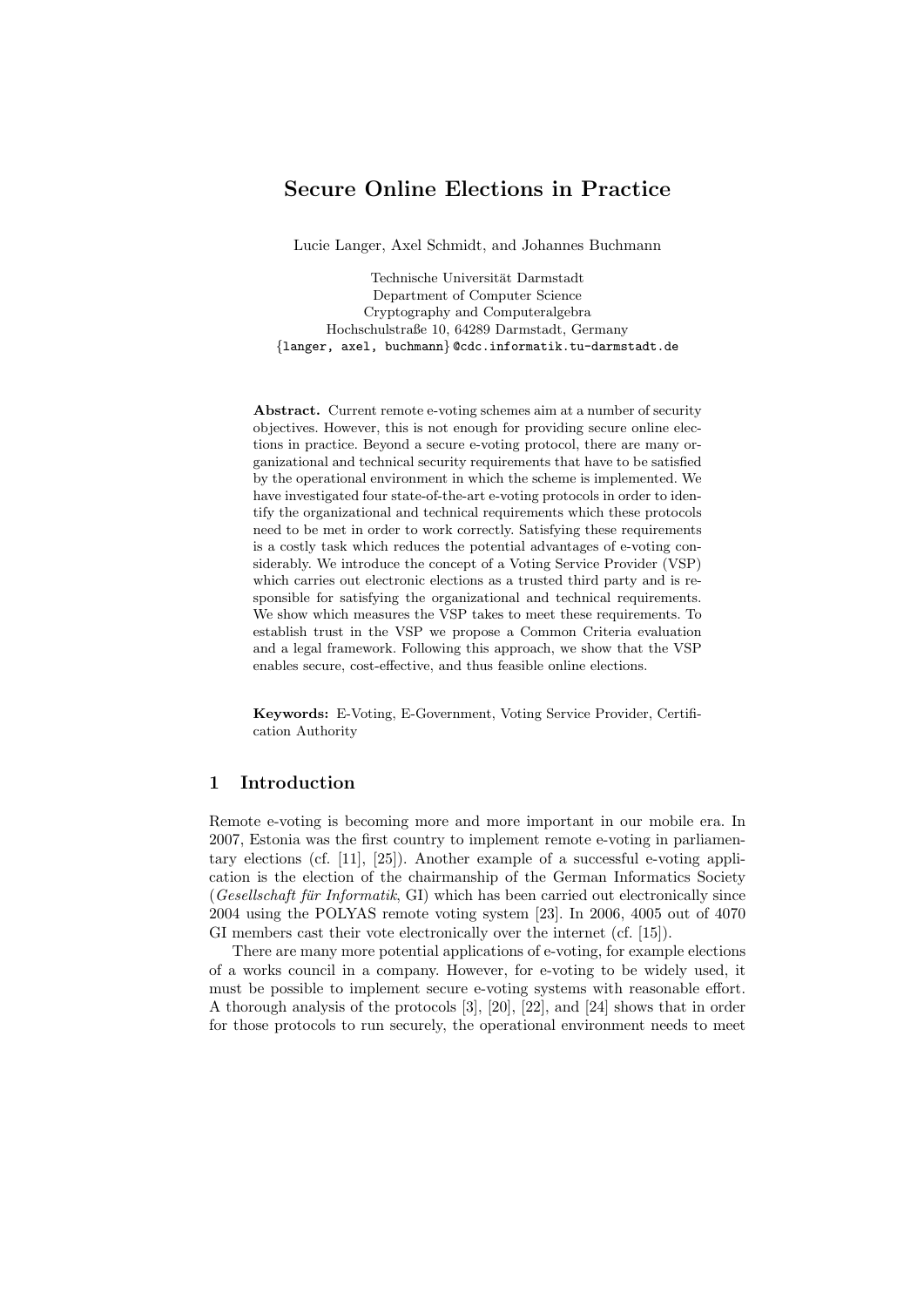a number of organizational and technical requirements, such as the existence of a public key infrastructure, private communication channels, or trusted system components. Modifying this environment in such a way that these requirements are met may be a very complex and costly task. This reduces the potential advantage of using an e-voting system considerably.

In this paper we solve this problem by introducing a Voting Service Provider (VSP). The VSP is a trusted third party which organizes an electronic election on behalf of the institution which holds the election. We show that the VSP can be made responsible for satisfying the majority of the organizational and technical security requirements that are not covered by the underlying protocols but have to be met in order for an e-voting system to work securely. The VSP releases its clients from setting up the operational environment accordingly, thereby making e-voting much more cost-effective. The VSP can be a separate unit within the organization where the election takes place. But to strengthen the effect of the VSP, we propose to make it an institution on its own that carries out electronic elections on behalf of other organizations and institutions.

The definition of a VSP is inspired by an analogous entity within a public key infrastructure: The Certification Authority (CA), a trusted third party that issues digital certificates. It is not sufficient for a CA to implement the necessary cryptographic protocols properly. A CA also needs to meet many organizational and technical requirements. The way each CA addresses and implements these requirements is usually described in the Certification Practice Statement (CPS) [8] of the CA. Examples for such requirements can be found in the European Directive for Electronic Signatures [13, Annex II], or in the regulations [33] for legal CAs in Germany. These also show that CAs permitted to issue qualified certificates operate under stringent organizational and legal conditions. Furthermore, they are usually observed by some independent authority. Similarly, we propose to establish a legal framework and an independent supervisory body for VSPs as well.

#### 1.1 Related Work

Organizational and technical requirements for e-voting have been specified in several catalogues, of which we mention the leading ones from Europe and Germany: The Council of Europe has come up with a comprehensive set of standards on e-voting [10], including remote e-voting as well as voting machines. The catalogue is divided into three parts: Legal standards, operational standards referring to the organization and conduction of the election, and technical requirements addressing issues like accessibility, operation, and audit of the voting system. In Germany, the GI has developed a catalogue of requirements for online elections in non-governmental organizations [14]. Furthermore, since 2006, a Common Criteria Protection Profile for remote electronic elections has been developed under leadership of the German Federal Office for Information Security (Bundesamt für Sicherheit in der Informationstechnik, BSI) [5]. Currently it is under certification, which is planned to be completed in a couple of months. First experiences can be found in [26].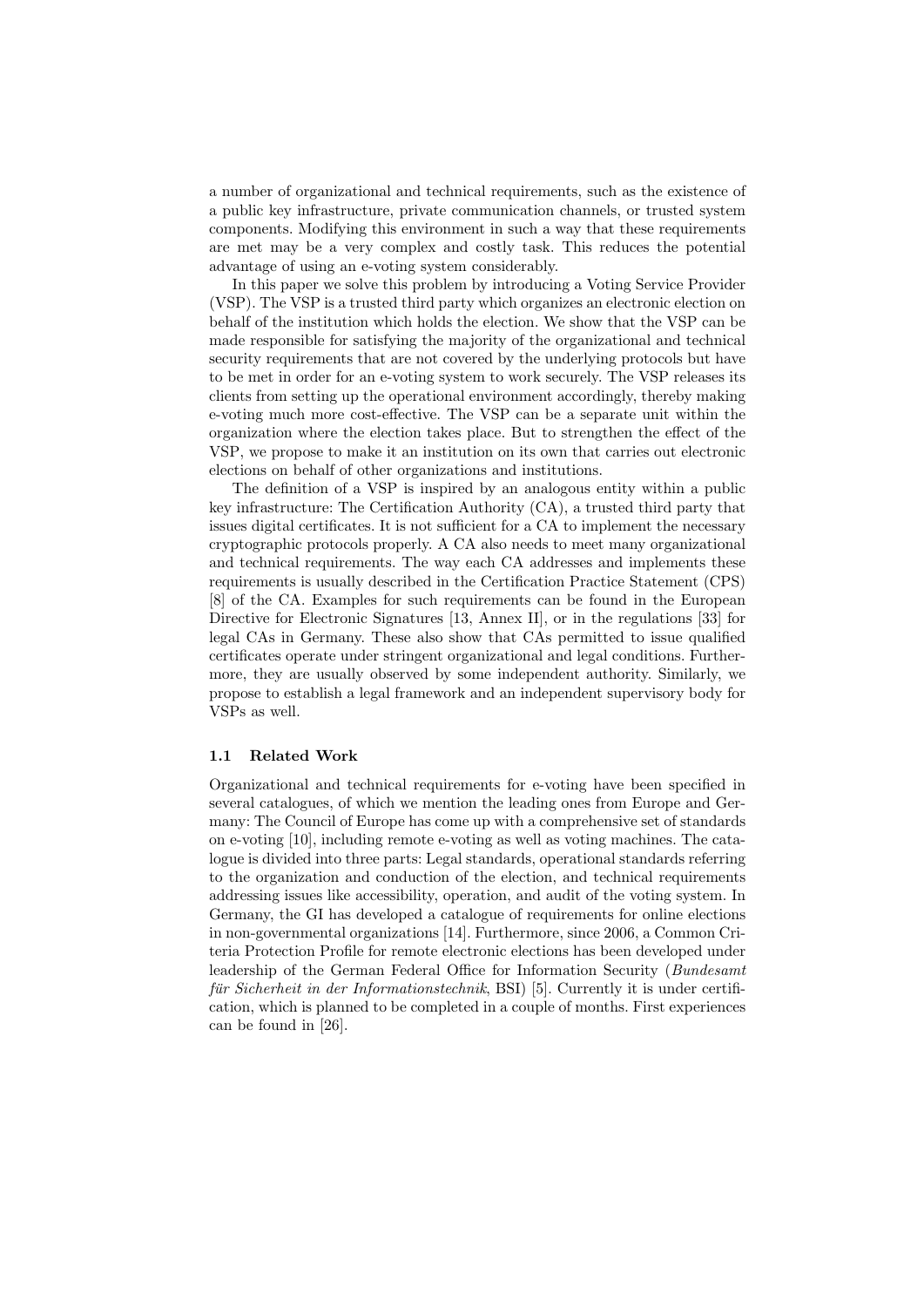Regarding the idea of a trusted VSP, to the best of our knowledge, there are no implementations so far which fully comply with our concept. Most e-voting systems either offer mere software solutions like Scytl [31] or they are out of our scope since they use paper ballots (e.g. [29]) or polling stations (e.g. [12]). The CyberVote project [1], a research programme funded by the European Commission, developed an internet voting software prototype. The software includes server and client components and allows voting using PCs, handheld devices or mobile phones. The project also considered legal aspects of e-voting software. The voting system POLYAS [23] matches our concept best in terms of carrying out electronic elections on behalf of the institution which hosts the election. POLYAS offers online elections for organizations and associations and has been used for the election of the GI chairmanship since 2004 [15]. The POLYAS voting software is to be evaluated against the Protection Profile [5]. We will show that our concept to establish trust in the VSP is more comprehensive.

#### 1.2 Our contribution

Although the idea of outsourcing certain functions to a third party exists since the 1980s, it has not been fully applied to e-voting yet. Furthermore, while the requirements for e-voting have been laid down in several catalogues, a concept for satisfying these requirements while maintaining the usability of e-voting has not been provided. We give a solution to this problem by linking the security requirements to the concept of a service provider: We derive the motivation for establishing service providers for remote electronic elections from the organizational and technical requirements of current e-voting schemes. We show that the VSP can be made responsible for satisfying most of these requirements, thereby reducing effort and cost for the election host and making e-voting feasible in large scale. Focusing security demands on the VSP simplifies verification of evoting security issues, but also increases the importance of trust in the VSP. We argue that it is in fact a trusted third party by providing sufficient measures to establish trust in the VSP.

We do not discuss which particular techniques the analyzed protocols use to achieve the security objectives of e-voting, e.g. anonymity or democracy. We also do not investigate the security of cryptographic algorithms employed in these protocols. We rather assume that the protocols and the cryprographic primitives used by them work securely as specified. Furthermore, we do not deal with security of the client platform which is a major issue on its own and out of the scope of this work.

The paper is organized as follows. In Section 2 we analyze four important e-voting protocols [3], [20], [22], [24] and identify major organizational and technical security requirements that need to be met in order for those protocols to work securely. In Section 3 we introduce the VSP. We show how the security requirements identified in Section 2 can be satisfied by the VSP. Section 4 gives an evaluation of our results, providing measures to establish trust in the VSP. In Section 5 we conclude the paper.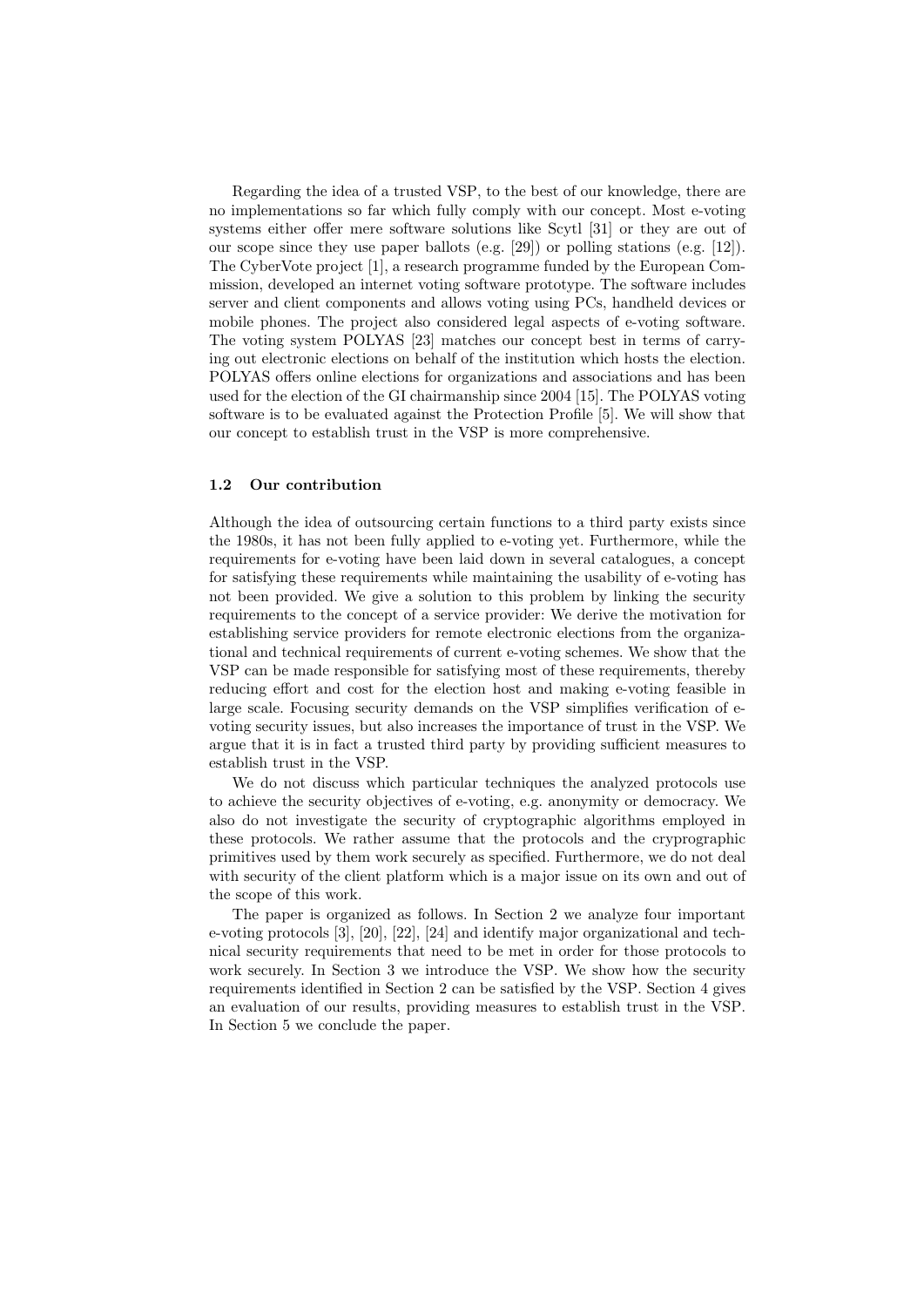#### 2 Organizational and technical security for e-voting

In order to enable secure electronic elections it is not sufficient to implement a secure e-voting protocol. To achieve the security objectives of e-voting (see below), all e-voting protocols need certain security requirements to be met, i.e. organizational and technical conditions that have to be satisfied by the environment in which the voting system is implemented. In this section we analyze the four e-voting protocols [3], [20], [22], [24] and identify the security requirements that those protocols need to be satisfied in order to work securely.

First we review the security objectives for e-voting following [27]. One of the most important security objectives for e-voting schemes is privacy: It must be impossible to associate a vote with the voter who cast it (anonymity), all ballots must remain secret until voting is completed (fairness), a voter must not be able to prove in which way she voted (receipt-freeness) and cannot be forced to abstain from voting or to vote in a particular way (uncoercibility). Another security objective is *accuracy*: Votes cannot be altered, duplicated or eliminated, all valid votes are counted correctly, and invalid votes are not counted. Of equal importance is democracy: Only eligible voters are permitted to cast their vote and only one vote per voter is accounted. In contrast to paper-based voting systems, most e-voting schemes are verifiable. *Individual verifiability* means that every voter can verify that her vote was accounted correctly. Universal verifiability is achieved if anyone is able to verify the correctness of the voting process and its results.

The e-voting protocols [3], [20], [22], and [24] achieve most of those security objectives. But to do so, they need several organizational and technical security requirements to be satisfied. We now describe these requirements, categorized in families. We also mention the related security objectives.

Trusted components (Tr Comp). All four voting protocols that we have analyzed rely on trusted components. The security of the protocols is based on the fact that these components work securely as specified. The secure operation of the components is not enforced by the voting protocols. It is assumed to be guaranteed by the environment in which the voting protocol is implemented. [24] requires a trustworthy administrator who authorizes eligible voters. [22] assumes that an administrator does not collude with an adversary to issue an illegally modified randomizer device to a voter. [20] assumes that the *registration au*thority is trustworthy and does not collude with an adversary. [3] requires a trustworthy time stamp server which allows voters to prove that they have cast their vote in time before the election terminated.

Of particular importance is the requirement that trusted components do not collude maliciously with each other. In case of a threshold scheme, the number of colluding parties must not exceed a certain bound. Civitas, an implementation of [20], assumes that not all of the distributed registration tellers collude in order to forge or disclose a valid private credential (cf. [9]). [24] achieves anonymity, fairness, democracy, and universal verifiability as long as the number of colluding participants does not exceed a determined threshold.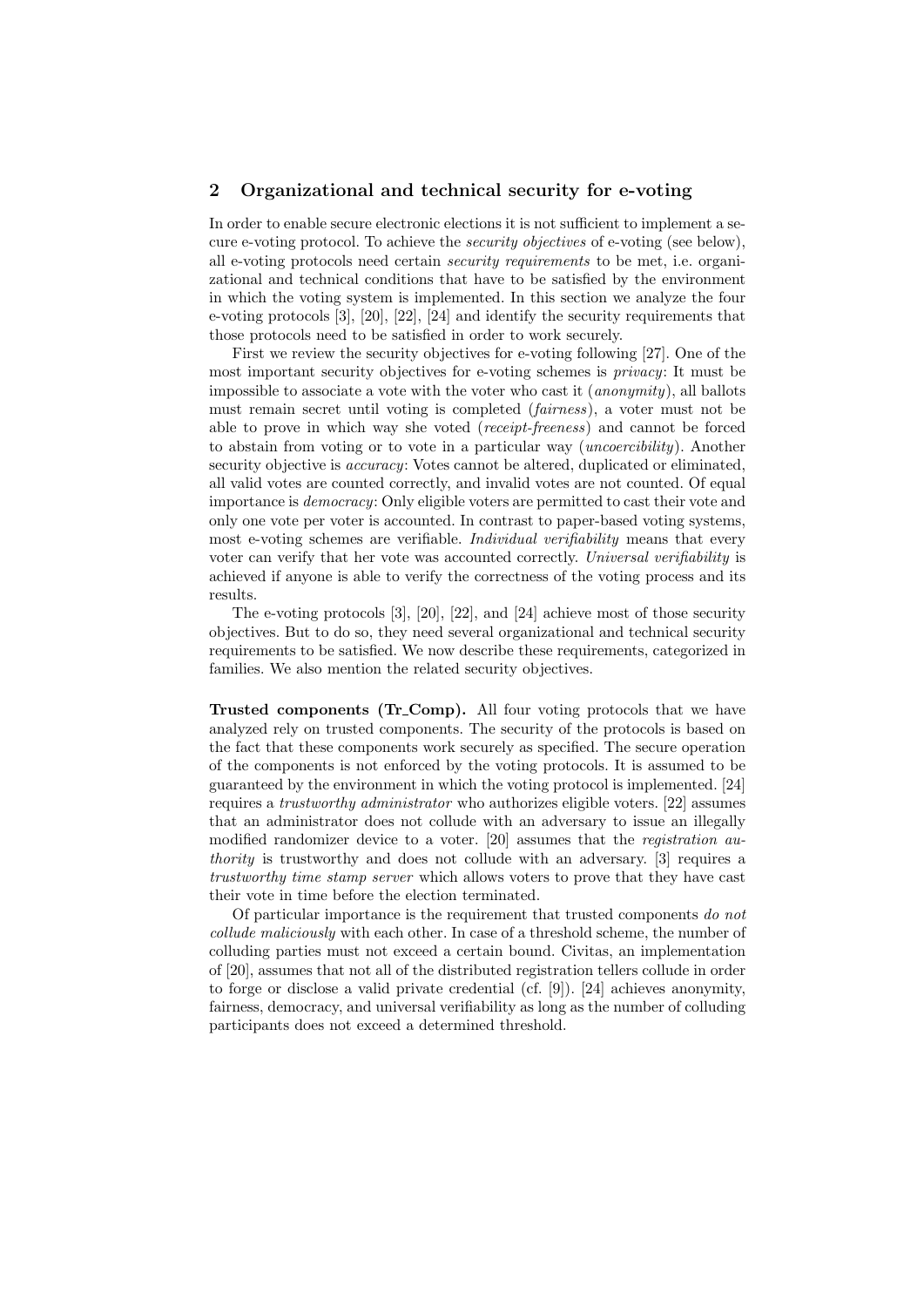Trusted communication (Tr\_Comm). The voting protocols we have analyzed require trusted communication between the participants and the components of the voting system. [24], [20], and [9] use anonymous channels which prevent senders from being identified and hence ensure anonymity. [9] uses an anonymous channel for vote casting to support uncoercibility.

[20] even requires an untappable channel to provide perfect secrecy in an information-theoretical sense. This channel is used during registration to prevent simulation and forced-abstention attacks. [9] requires an untappable channel between the voter and at least one trusted registration teller. This untappable channel allows the voter to construct a fake credential to achieve uncoercibility. In fact, an untappable channel is considered to be the weakest known assumption for receipt-freeness according to [17].

Trusted storage and erasure (Tr<sub>-SE</sub>). The voting protocols under analysis need to store and erase sensitive data. Examples for sensitive data are the private keys of the mix net and tallier units used in [20] and [24] as well as in their implementations [9] and [21]. The private keys of the voters must be stored securely in order to guarantee privacy. [3], [24], and [21] use blind signatures to anonymize votes. The blinding factor must be stored safely because disclosure could compromise anonymity.

The long-term verifiability of elections requires trusted *long-term storage* of the corresponding data (see [16]). Trusted erasure mechanisms are, for example, necessary in [20] to delete registration data. Also, the private credential share used in [9] must be erased by each teller after it has been delivered to the voter. Once the voter has computed the private credential from the shares, these must also be erased.

Trusted application of cryptography (Tr AC). The analyzed e-voting protocols and all other e-voting schemes that we are aware of use cryptographic mechanisms, in particular public key cryptography. Public key cryptography is applied to distribute symmetric keys and to establish the authenticity of the entities of the e-voting system.

The application of public key cryptography requires a public key infrastructure (PKI). In this PKI, keys are generated and distributed securely. A Certification Authority (CA) issues certificates that prove the authenticity of public keys, i.e. bind a public key to the identity of its owner. The PKI technology plays a significant role for enabling large-scale online voting. The infrastructure itself solves certain problems that appear in electronic elections, such as user registration and identification.

In the analyzed voting schemes public key cryptography supports anonymity and democracy. [21] employs a PKI for key distribution and registration of the voters. In [22] and [9] voters use their public key certificate for authentication when registering for the election. [3] requires that the public key of the election authority is certified by an independent CA. [20] proposes to generate the tallier's key pair by a trusted third party. This can be realized within a PKI.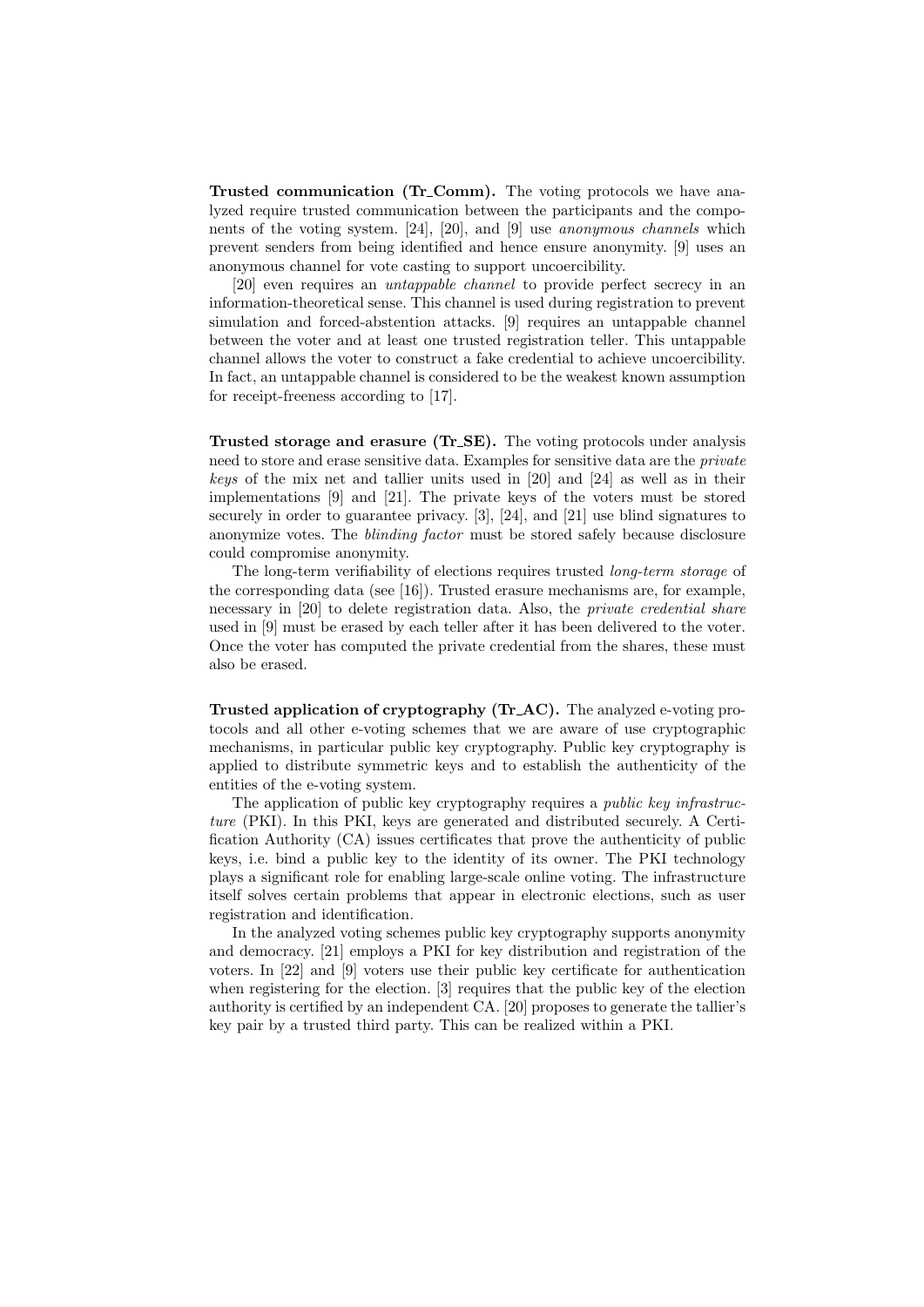Miscellaneous (Tr\_Misc). Several of the analyzed voting protocols require trusted delivery of voting equipment to the voter. [3] and [21] make use of smartcards. In [22], tamper-resistant randomizers are employed for vote casting. Those objects must be delivered reliably before the election starts. Additional voting documents such as a polling card must be distributed securely as well.

To achieve uncoercibility, voting protocols often assume that an adversary cannot observe the voter during the very moment of voting (cf. [22], [20]). In remote electronic elections this is the responsibility of the voter and may require extra measures.

General requirements. Besides e-voting-specific organizational and technical security requirements which we have taken from the analyzed protocols, there are general requirements that apply to all security critical electronic systems. Just as the specific requirements, the general requirements must be satisfied in order to achieve the security objectives. In the following we review several general security requirements and relate to the security objectives they support.

In any e-voting system including those that implement the protocols under analysis, all components need to be set up as required. This includes proper installation and configuration of the software and the usage of appropriate hardware which meets the minimum hardware requirements of the system. After installation, the integrity of the e-voting system has to be protected.

To ensure democracy, availability of the voting system must be ensured. Casting votes must be possible for any user at any time during the election. Connection bandwidth and maximum number of simultaneous connections have to be in line with the expected size of the election.

To ensure accuracy and democracy, the voting system must not enter any undefined state during the election. The voting process must be able to recover from an interruption during vote casting (cf. [19]). Database consistency has to be guaranteed.

Election servers must be protected against viruses, trojan horses, and network attacks such as denial of service (cf. [19], [6], [28]). All installed software (like operating systems or browsers) has to meet the minimum requirements for the voting system to function properly.

For the sake of democracy, proper assistance to the users of the e-voting system has to be provided.

# 3 The Voting Service Provider

In Section 2 we have shown that secure e-voting can only be achieved if a secure e-voting protocol is implemented in an environment that meets many organizational and technical security requirements. Satisfying those requirements is a very complex and expensive task. This reduces the potential advantage of evoting considerably. In this section we solve this problem by introducing a Voting Service Provider (VSP). The VSP is defined as follows: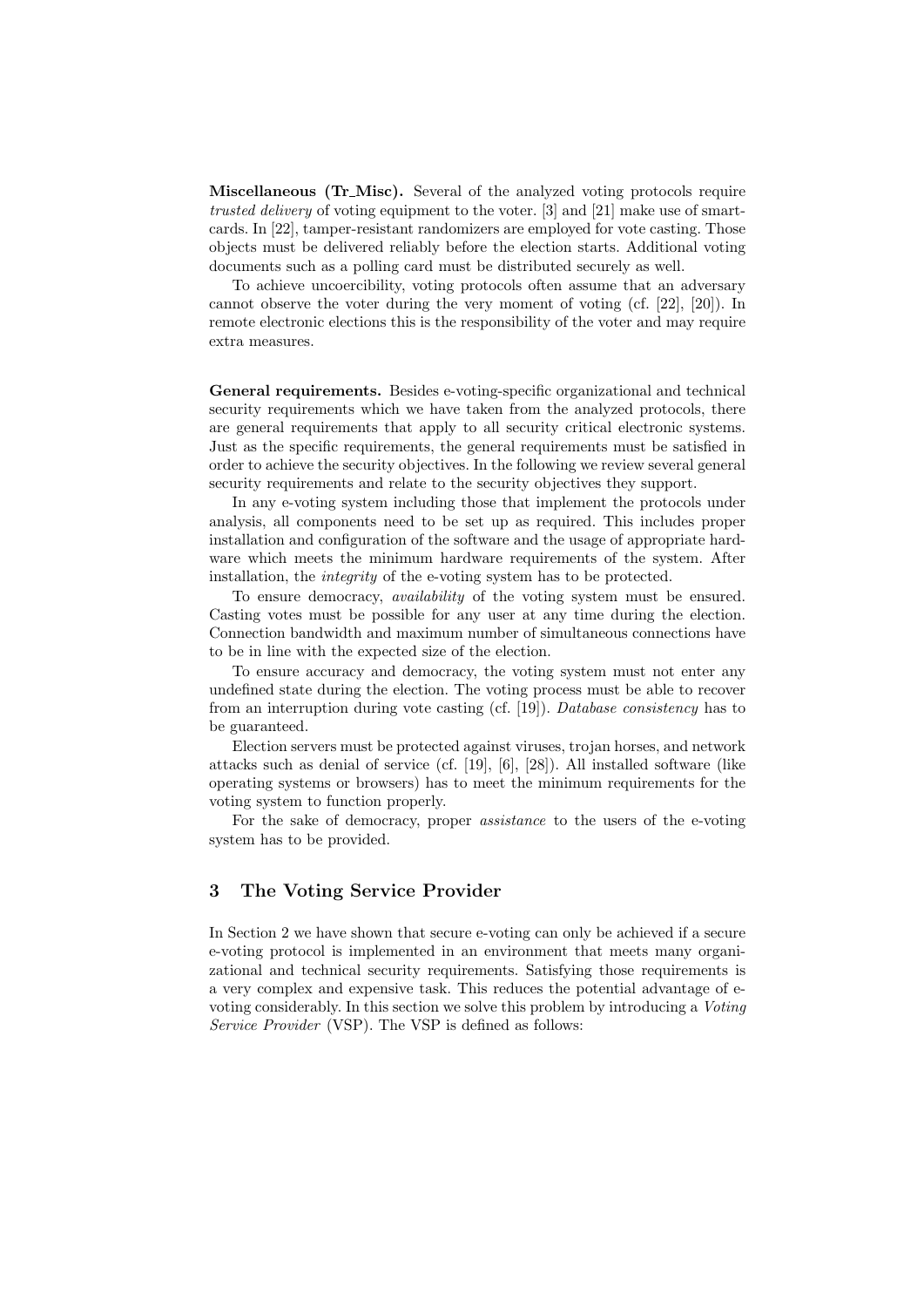Definition. The VSP is a trusted third party carrying out electronic elections on behalf of the election host, which is the institution that holds the election.

We show that the VSP is responsible for satisfying the majority of the organizational and technical security requirements we have identified. This makes it much easier to meet the complex security requirements in a verifiable way. Allocating security critical tasks to the VSP on the other hand demands a high level of trustworthiness of the VSP. We address this issue in Section 4. As an external institution, one VSP carries out many elections for several different election hosts. Thereby the election hosts share the cost for implementing the measures to meet the security requirements. This reduces the expenses for each individual election host.

Now we show how the VSP satisfies the requirements identified in Section 2, referring to the measures recommended in the Safeguard Catalogues of the German Federal Office for Information Security [4].

Trusted components (Tr Comp). All trusted components such as the trustworthy administrator, the registration authority or the time stamp server are operated by the VSP. For example, the time stamp server is monitored and partitioned off. If the adminstrator or the registration authority is human, the VSP employs measures like legally binding contracts, non-disclosure agreements, or dual-control to support their trustworthiness (cf. [4, M 3.10], see also General requirements). The VSP guarantees that the trusted components do not collude maliciously. Their communication capabilities to other components are restricted to the indispensable minimum. The VSP prevents malicious collusion by logical or even physical separation where necessary (cf. [14], [4, M 2.73]). Logical separation is realized by adequate design and implementation of the voting software. For physical separation, the VSP uses separate hardware or provides separate rooms for each component. These rooms may be secured by physical access control (see Tr SE).

Trusted communication (Tr Comm). The VSP provides for trusted communication between the participants of the electronic election. Anonymous channels can be implemented using a mix net as proposed in [24]. This mix net is securely operated by the VSP.

The VSP can establish an untappable channel using postal service as suggested in [20]. To realize an untappable channel between system components, the VSP may separate the involved components physically and disconnect them from any network (cf. [4, M 5.61]). Authorized personnel of the VSP then exchanges data by transferring read-only storage media like recorded DVDs.

Trusted storage and erasure (Tr SE). The VSP takes physical precautions to guarantee the secure storage of private keys of server components such as mix net or tallier. Safety areas or separate rooms may be used for these components, physical access control restricts access to authorized personnel of the VSP (cf. [4,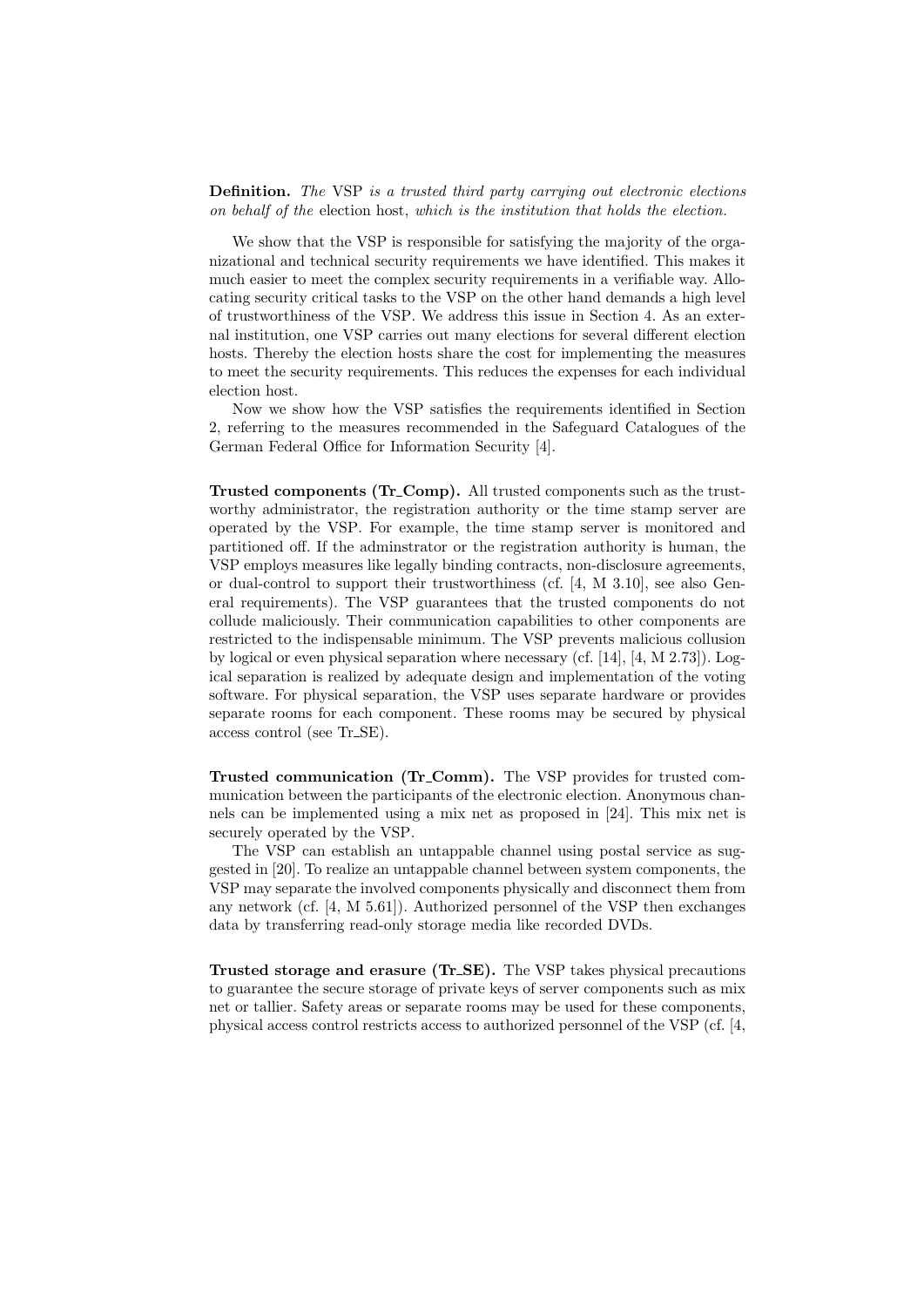M 1.29, 2.6]). Possible access control mechanisms are for example locks and keys, card access or biometric identification systems (cf. [4, M 2.17]). Also, the VSP can monitor these rooms by a video surveillance system (cf. [4, M 1.53]). The VSP realizes secure storage of private keys or blinding factors on the part of the voter by secure software design or by distributing tamper-resistant hardware such as smartcards.

The VSP ensures reliability of storage media by using backup or redundancy systems, e.g. mirror harddrives. That way, loss of ballot data can be prevented. To guarantee long-term security, the VSP archives all relevant election data on reliable storage media in a physically secured room.

The VSP realizes secure erasure of data, such as the private credential shares used in [9], by means of software. There are approved methods for secure erasure by overwriting data with random bits, so called "file shredding" (cf. [4, M 2.167]).

Trusted application of cryptography (Tr AC). If no trusted PKI is already used by the election host, the VSP is responsible for providing an adequate PKI. The VSP either uses PKI services of a third party or establishes its own PKI. In the latter case the VSP provides all necessary hardware and software and is responsible for secure operation and maintenance of the PKI. Key generation is performed in a secure environment using suitable key generators. The VSP distributes the keys on suitable data media (e.g. smartcards) or via communication channels which ensure their confidentiality (e.g. encrypted with a key encryption key), integrity (e.g. MAC-secured) and authenticity (e.g. with a digital signature) (see  $[4, M 2.46]$ ). The VSP uses a PKI based on X.509 certificates specified in  $[2]$ and [18]. X.509 certificates are used for realizing qualified certificates [30]. For example, qualified certificates according to the German Signature Act [32] are implemented using  $X.509<sup>1</sup>$ 

Several countries have issued or plan to issue electronic citizen cards, i.e. smartcards which support e-government. The underlying PKI can be used for legally binding electronic elections on the national level. Requirements like secure key generation or secure digital signatures are provided by such an infrastructure. In this case, the VSP does not deal with these issues. This fact simplifies the VSP's deployment, which in turn supports deployment of remote e-voting. Therefore, promotion of citizen cards is a long-term goal.

Miscellaneous (Tr\_Misc). The VSP is responsible or even legally liable for the secure delivery of any voting equipment required. Depending on the underlying evoting protocol, the VSP delivers smartcards (cf. [3]) or tamper-resistant devices like the randomizers used in [22]. Moreover, the VSP may be charged to distribute legally required voting documents like polling cards. The VSP delivers electronic items like the credentials used in [20] via a confidential and authenticated channel such as a TLS connection or via secured e-mail using S/MIME.

 $^{\rm 1}$  Note that qualified certificates have a different meaning in the various specifications, regulations, countries, etc.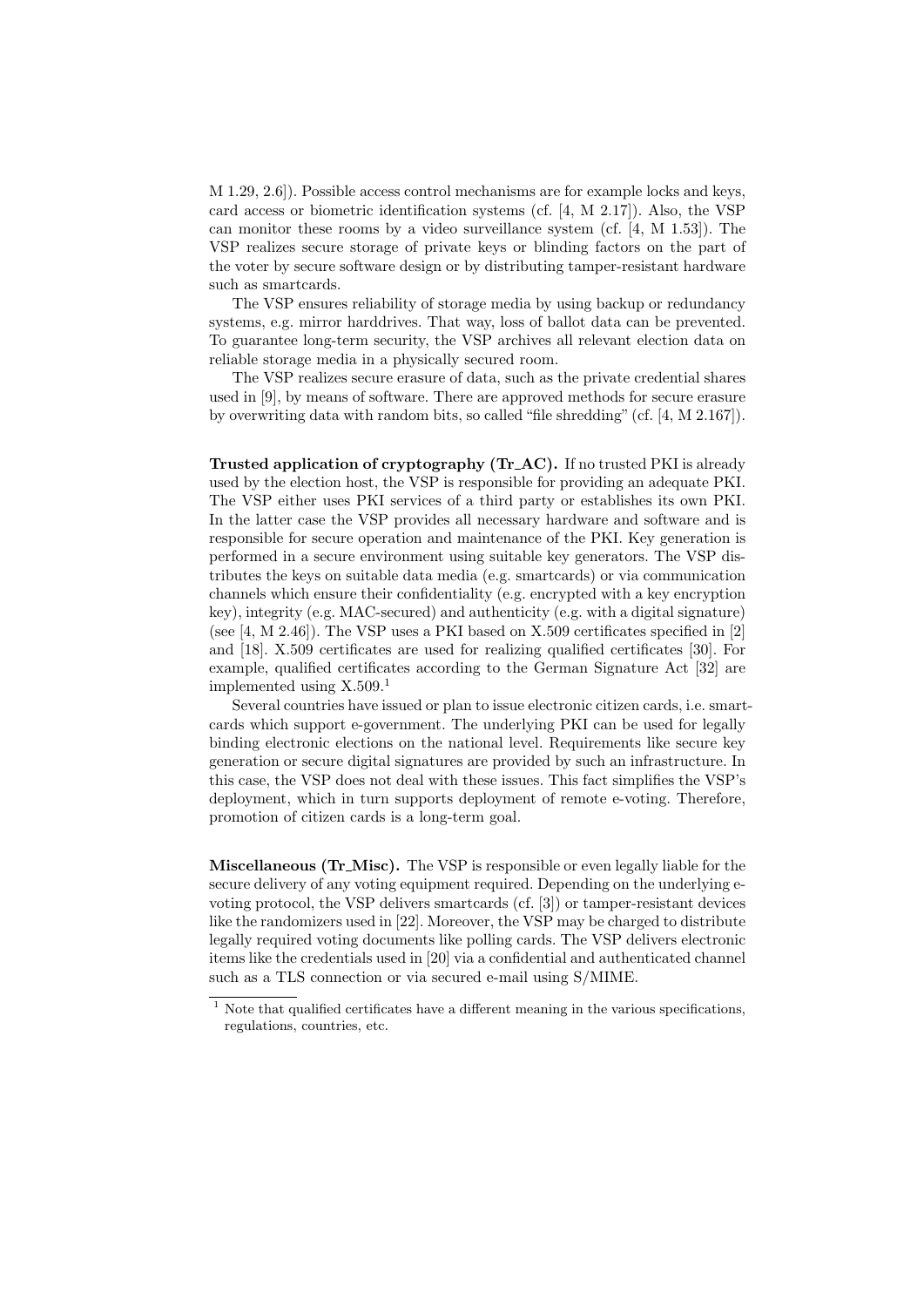The VSP informs the voter about her duty to care for not being observed while voting. If the election takes place in a company and voters cast their vote from their workstations, the workplace is supposed to be configured in a way which does not allow the computer screen to be observed by third parties while voting (cf. [4, M 1.29, M 3.9]). The VSP advises the election host on achieving these measures.

General requirements. The VSP is responsible for installing and configuring the voting system correctly. The VSP enforces integrity of the voting software by using digitally signed system code (cf. [4, M 4.177]). Furthermore, the VSP provides safe rooms combined with appropriate access control to support software integrity. Only authorized personnel of the VSP has access to the voting system and the areas where the election server is located (cf. [4, M 1.58, 2.6–2.8]).

To ensure availability of the election system, the VSP employs appropriate hardware. The VSP chooses memory, CPU and storage capacity of the server computers adequately to guarantee the necessary data processing performance. Connection bandwidth and maximum number of simultaneous connections have to be in line with the expected size of the election. To ensure database consistency, the VSP enforces rollback policies by using appropriate software design (cf. [4, M 2.130]). The VSP runs standard security software like anti-virus and firewall programs on all computers under its responsibility and makes use of intrusion detection systems (cf.  $[4, M, 4.3]$ ). Also, the VSP ensures that the minimum requirements of the voting system are met by all software components on the VSP's hardware, for example operating systems, browsers or Java runtime environment. To prevent system unavailability caused by a power outage or system failure due to flood or fire, the VSP enforces special safety regulations regarding the rooms or the whole building where the server components are located (cf. [4, M 1.1–1.29, 1.58]).

The VSP provides the skilled personnel which is necessary to set up and maintain the voting system. Trustworthiness of the personnel is achieved by legally binding contracts such as non-disclosure agreements (cf. [4, M 3.2, 3.33, 3.50]). The VSP enforces policies regarding prevention of operating errors and misuse by the personnel. For example, accessing the vote server, e.g. in order to start the election application, should be regulated by dual-control (cf. [14]).

The VSP is the point of contact in all questions regarding the election process. The VSP offers assistance to the voters regarding questions on how to register and cast their vote correctly by providing online assistance and offering a helpline.

Table 1 summarizes our results. It contains the organizational and technical security requirements and how the VSP satisfies them. The table is restricted to the requirements which we have identified in the protocols [3], [20], [22], and [24]. Thus, long-term storage as well as the general requirements we have described are not included.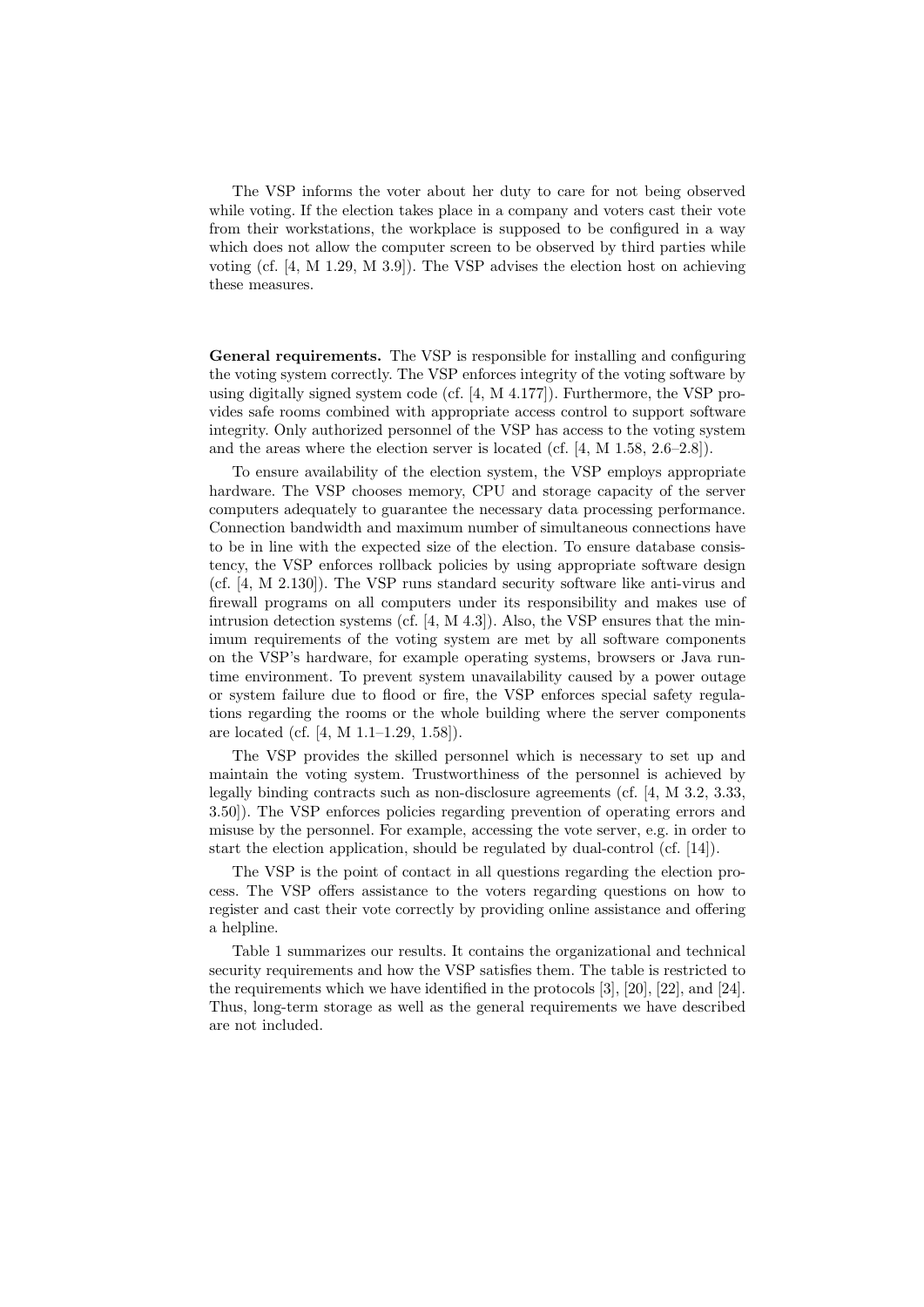| Requirement                      | Family    |                               | <b>Protocol</b> Measures                    |
|----------------------------------|-----------|-------------------------------|---------------------------------------------|
| trustworthy administra-Tr_Comp   |           | [24],                         | $[22]$ , legally binding contracts,<br>non- |
| tor, trustworthy registra-       |           | [20]                          | disclosure agreements, dual-control         |
| tion authority                   |           |                               |                                             |
| trustworthy time stamp Tr_Comp   |           | $\overline{3}$                | operation,<br>monitoring,<br>secure         |
| server                           |           |                               | partitioning-off                            |
| prevention of malicious Tr_Comp  |           | $\overline{[24]}$             | logical or physical separation, re-         |
| collusion                        |           |                               | stricted communication capabilities         |
| anonymous channel                | Tr_Comm   | [24], [20]                    | secure mix net                              |
| untappable channel               | Tr_Comm   | $\overline{20}$               | physical separation, data exchange          |
|                                  |           |                               | via read-only media, postal service         |
| secure storage of private Tr_SE  |           | [24], [20]                    | safety areas, physical access control,      |
| keys (server-side)               |           |                               | surveillance, reliable storage media        |
| secure storage of blind-Tr_SE    |           | [24], [3]                     | secure software design,<br>tamper-          |
| ing factor (client-side)         |           |                               | resistant hardware                          |
| erasure of private cre-Tr_SE     |           | [20]                          | software<br>design,<br>file<br>secure       |
| dential share                    |           |                               | shredding                                   |
| PKI                              | $Tr_{AC}$ | [24],                         | [3], [X.509]<br>certificates,<br>smartcards |
|                                  |           | [22], [20]                    | electronic citizen<br>cards).<br>(e.g.      |
|                                  |           |                               | communication channels,<br>secure           |
|                                  |           |                               | secure hardware                             |
| delivery of voting equip-Tr_Misc |           | $\overline{[3]},$<br>$[22]$ , | electronic items are delivered via          |
| ment                             |           | [20]                          | authenticated<br>confidential<br>and        |
|                                  |           |                               | channel (TLS) or secured e-mail             |
|                                  |           |                               | (S/MIME), hardware equipment                |
|                                  |           |                               | requires logistics solution                 |
|                                  |           |                               |                                             |

Table 1. Security requirements and how the VSP satisfies them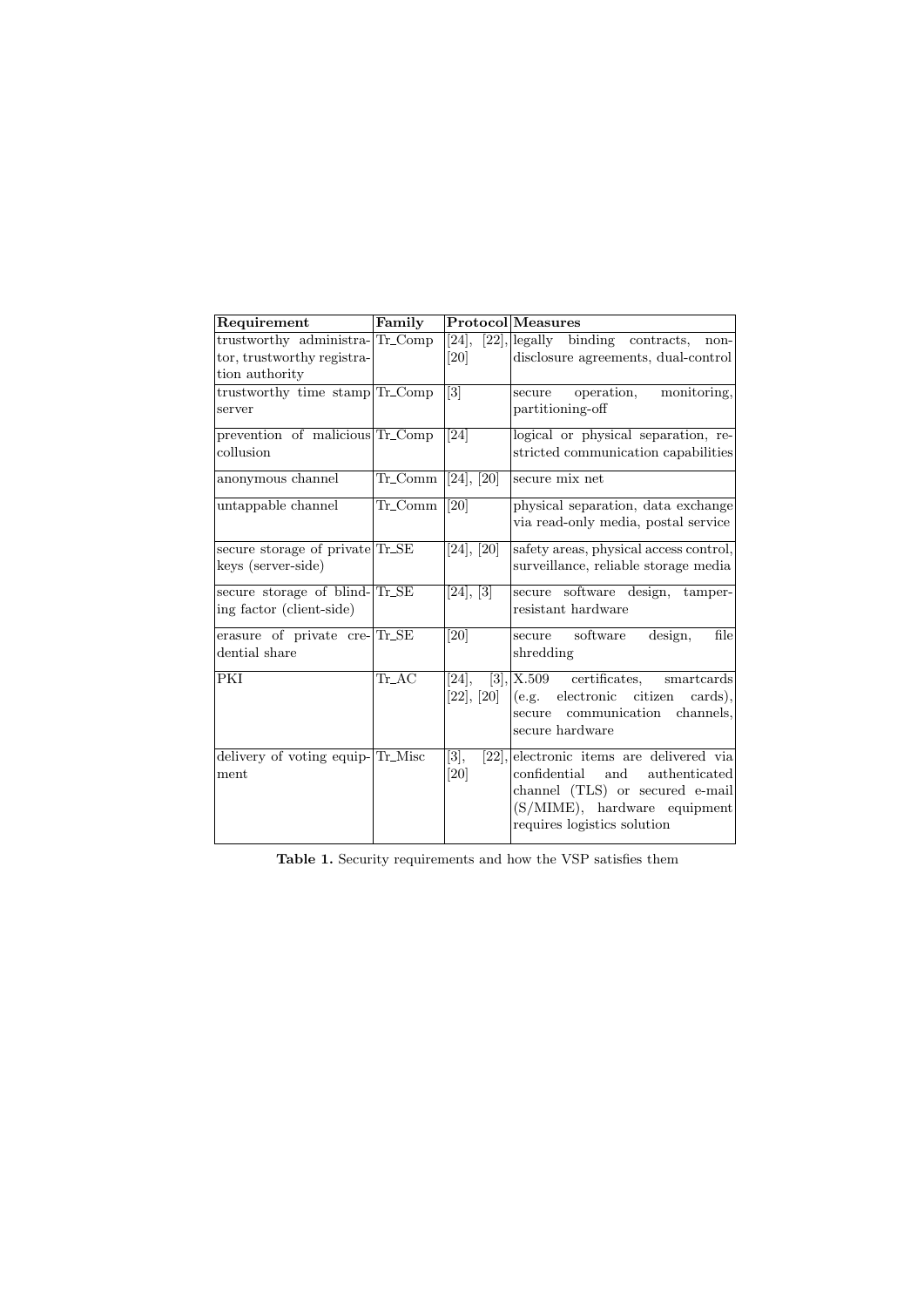## 4 Analysis of the concept

In our concept, the majority of the security critical tasks is centralized in one institution, namely the VSP. Thus it has to be trustworthy. The VSP provides those security critical tasks as a service, a concept which is similar to Certification Authorities (CAs). To establish trustworthiness for the VSP we therefore employ the approved procedures used for CAs in Germany: A product evaluation, e.g. following Common Criteria [7], as well as legal regulation including a special law and supervision by an independent control authority. We explain this in more detail:

To ensure proper function, the e-voting software used by the VSP is evaluated and certified according to Common Criteria. In Germany, the Protection Profile for online elections (see Section 1.1) is intended to be used for that purpose. Regarding the hardware, the VSP uses certified components in all security relevant areas. The organizational structure, the workflows and thus the VSP as a whole is evaluated according to adequate methods. Here we follow the approach used for German CAs: According to the German Signature Act [32], each CA must provide a security concept (Sicherheitskonzept) which records how organizational requirements are met. Among others these include workflow management, reliability of employed personnel, and emergency precautions [33, §2]. The control authority then evaluates this security concept and verifies that the CA complies with the specified measures.

A special law regulates the legal requirements for electronic elections and VSPs. CAs in Germany are bound to the German Signature Act [32]. Currently, an analogical law for VSPs is in preparation. The law covers security aspects (like the usage of certified software and hardware) as well as requirements for the organization and operation of the VSP. This includes the existence of an independent authority which is responsible for controlling and supervising the VSP. For example, the control authority ensures legal conformity of the VSP. Auditing is scheduled on a regular basis. In conclusion we observe that, compared to the POLYAS voting system [23], our concept to establish trust in the VSP is more comprehensive since POLYAS restricts itself to software evaluation.

As the majority of security critical tasks is allocated to the VSP, the idea of a single point of failure is induced. However, the advantages of the centralized concept outweigh this. Due to the centralized structure it is easier to install and configure a secure e-voting system satisfying all security requirements. An institution like the VSP can easily be supervised, controlled as well as evaluated and certified according to legal requirements as proposed above. We assume that individual election hosts cannot involve themselves into a Common Criteria evaluation as this is a costly, time and resources consuming process. However, if a VSP is employed, this evaluation must be done only once for many elections of various election hosts. The advantages of a service provider have proven themselves in the analogical concept of a CA which served as a role model.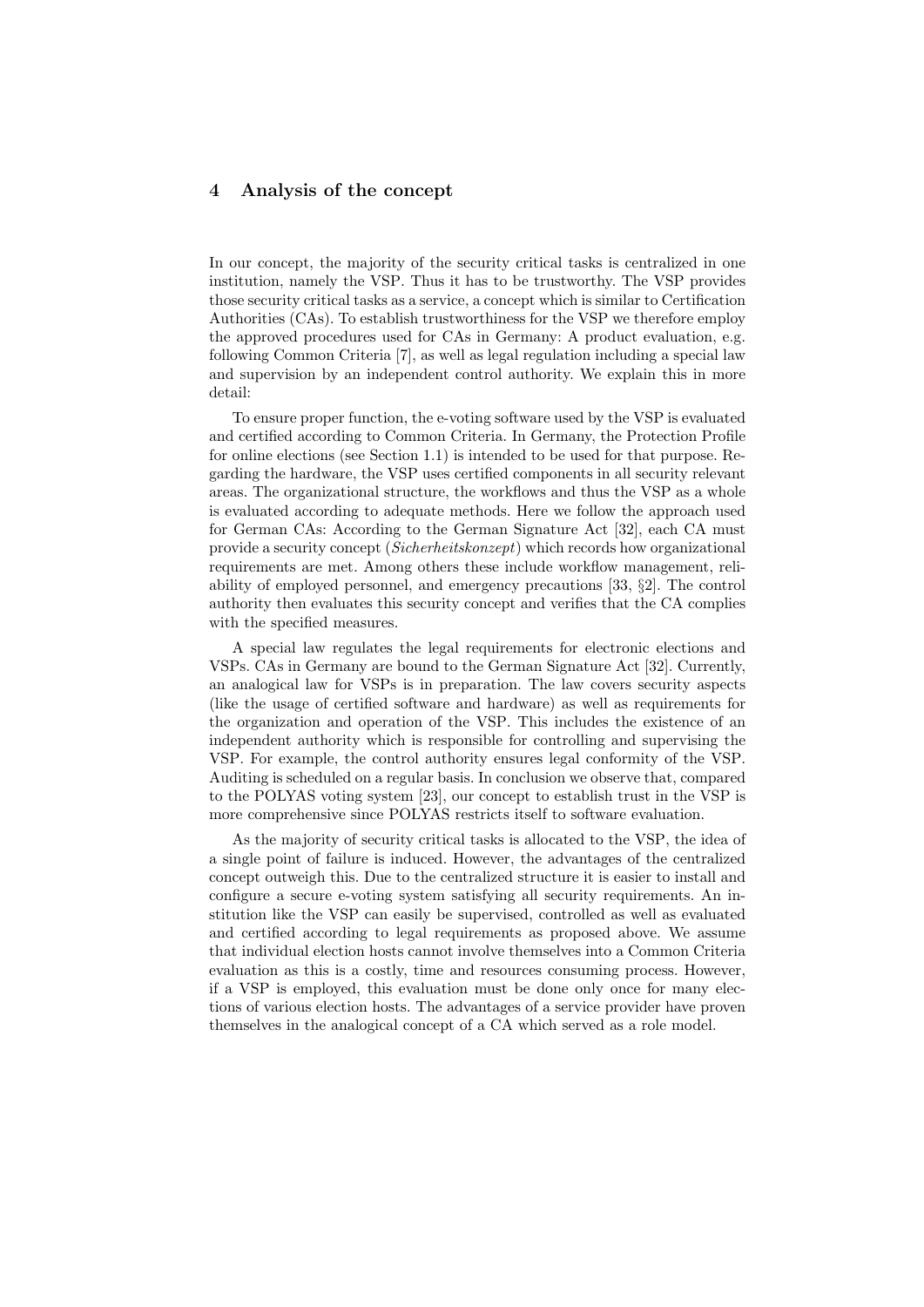## 5 Conclusion

By analyzing state-of the-art e-voting protocols we have shown that secure electronic elections can only be achieved if a secure e-voting protocol is implemented in an environment that satisfies many organizational and technical security requirements. We have introduced the concept of a Voting Service Provider as a trusted third party and we have shown that the VSP can be made responsible for satisfying the majority of the security requirements. Deploying a VSP makes it much easier to verify that e-voting security requirements are met.

Since one VSP can be used by many election hosts, e-voting through VSPs is more cost-efficient. Employing a VSP allows the election host to benefit from the advantages of e-voting while at the same time keeping its own effort low. Using a VSP therefore makes e-voting much more feasible.

## References

- 1. The CyberVote Project. http://www.eucybervote.org/, last checked 19.02.2008.
- 2. ITU-T Recommendation X.509 (2000). Information technology Open Systems Interconnection – The Directory: Public-key and attribute certificate frameworks. ISO/IEC 9594-8:2001.
- 3. Olivier Baudron, Pierre-Alain Fouque, David Pointcheval, Jacques Stern, and Guillaume Poupard. Practical Multi-Candidate Election System. In PODC, pages 274–283, 2001.
- 4. Bundesamt für Sicherheit in der Informationstechnik. IT–Grundschutz–Kataloge, 2006. http://www.bsi.de/gshb/deutsch/m/m01.htm, last checked 13.02.2008.
- 5. Bundesamt fur Sicherheit in der Informationstechnik. Schutzprofil Basissatz von ¨ Sicherheitsanforderungen an Onlinewahlprodukte. Draft, 2007.
- 6. Mike Burmester and Emmanouil Magkos. Towards Secure and Practical E-Elections in the New Era. In Dimitris Gritzalis, editor, Secure Electronic Voting, volume 7 of Advances in Information Security, pages 63–76. Kluwer Academic Publishers, 2003.
- 7. The official website of the Common Criteria Project. http://www.commoncriteriaportal.org/, last checked 13.02.2008.
- 8. S. Chokhani, W. Ford, R. Sabett, C. Merrill, and S. Wu. Internet X.509 Public Key Infrastructure Certificate Policy and Certification Practices Framework. RFC, 3647, November 2003.
- 9. Michael R. Clarkson, Stephen Chong, and Andrew C. Myers. Civitas: A Secure Remote Voting System. Technical Report TR2007-2081, Cornell University, May 2007.
- 10. Council of Europe. Legal, Operational and Technical Standards for E-voting. Recommendation Rec(2004)11, September 2004. http://www.coe.int/T/e/integrated projects/democracy/02 Activities/02 evoting/, last checked 13.02.2008.
- 11. Council of Europe and Estonian National Electoral Committee. Internet Voting in the March 2007 Parliamentary Elections in Estonia. Report for the Council of Europe, July 2007. http://www.vvk.ee/english/CoE%20and%20NEC Report%20E-Voting%202007.pdf, last checked 13.02.2008.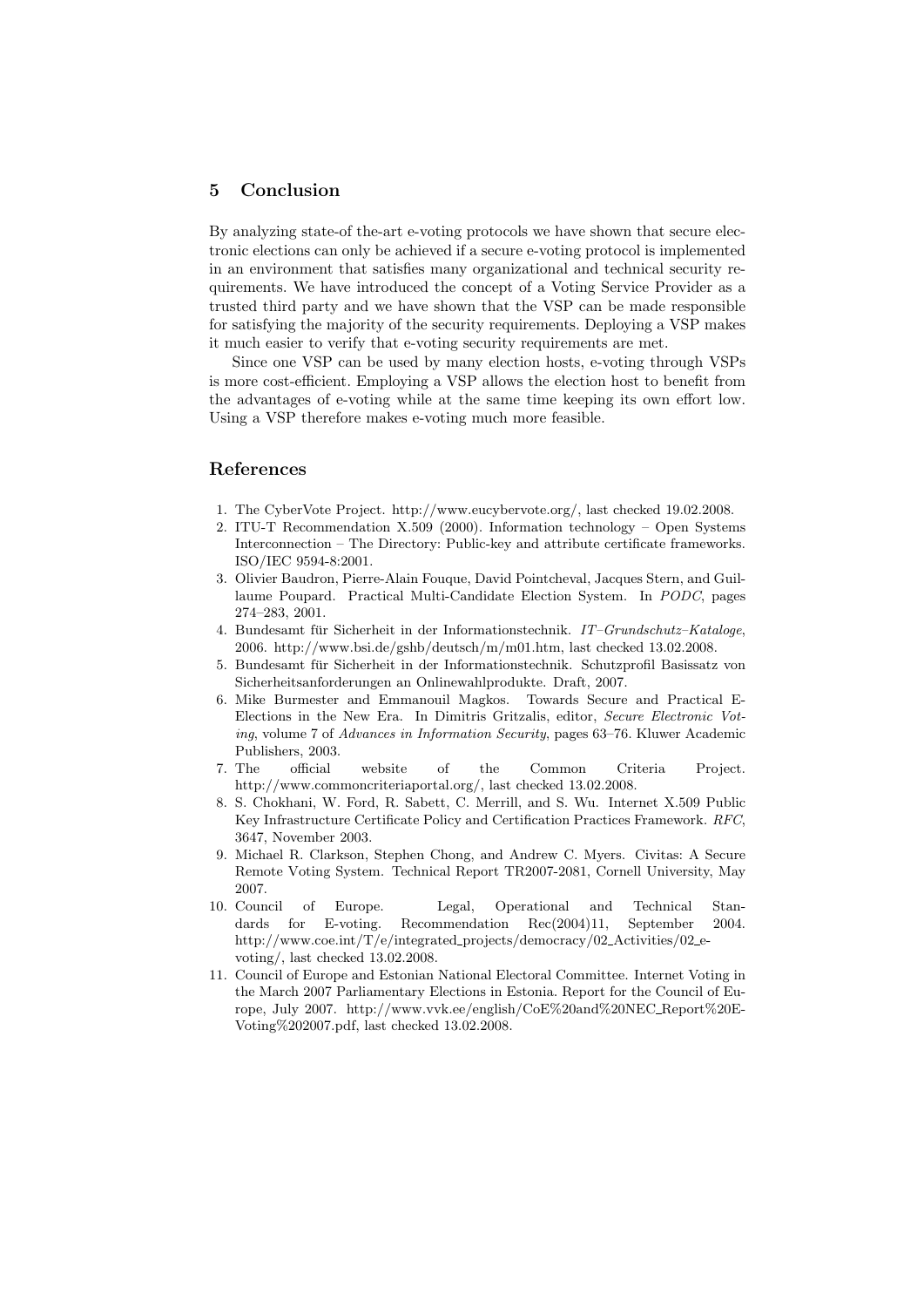- 12. Ananya Das, Yuan Niu, and Till Stegers. Security Analysis of the eVACS Open-Source Voting System, 2005.
- 13. Directive 1999/93/EC of the European Parliament and of the Council of 13 December 1999 on a Community framework for electronic signatures. http://europa.eu.int/eurlex/lex/LexUriServ/LexUriServ.do?uri=CELEX:31999L0093:EN:HTML, last checked 13.02.2008.
- 14. Gesellschaft fur Informatik. GI-Anforderungen an Internetbasierte Verein- ¨ swahlen ("GI requirements for Internet based elections in non-governmental organizations"), August 2005. www.gi-ev.de/fileadmin/redaktion/Wahlen/GI-Anforderungen Vereinswahlen.pdf, last checked 13.02.2008.
- 15. Gesellschaft fur Informatik Wahlen und Ordnungen. http://www.gi-ev.de/wir- ¨ ueber-uns/leitung/wahlen-und-ordnungen/, last checked 13.02.2008.
- 16. Rudiger Grimm, Robert Krimmer, Nils Meißner, Kai Reinhard, Melanie Volkamer, ¨ and Marcel Weinand. Security Requirements for Non-political Internet Voting. In Robert Krimmer, editor, Electronic Voting 2006. Proceedings of the 2nd International Workshop on Electronic Voting 2006,(2-4 Aug 2006), Bregenz, number 86 in Lecture Notes on Informatics, pages 203–212. Gesellschaft für Informatik, 2006.
- 17. Martin Hirt and Kazue Sako. Efficient Receipt-Free Voting Based on Homomorphic Encryption. In Bart Preneel, editor, Advances in Cryptology — EUROCRYPT 2000, volume 1807 of Lecture Notes in Computer Science, pages 539–556. Springer-Verlag, 2000.
- 18. R. Housley, W. Polk, W. Ford, and D. Solo. Internet X.509 Public Key Infrastructure Certificate and Certificate Revocation List (CRL) Profile. RFC, 3280, April 2002.
- 19. Rui Joaquim, Andre Zuquete, and Paulo Ferreira. REVS A Robust Electronic Voting System. In Proceedings of IADIS International Conference e-Society 2003, pages 95–103, 2003.
- 20. Ari Juels, Dario Catalano, and Markus Jakobsson. Coercion-Resistant Electronic Elections. In Vijay Atluri, Sabrina De Capitani di Vimercati, and Roger Dingledine, editors, WPES, pages 61–70. ACM, 2005.
- 21. Kwangjo Kim, Jinho Kim, Byoungcheon Lee, and Gookwhan Ahn. Experimental Design of Worldwide Internet Voting System using PKI. In Proceedings of SSGRR International Conference on Advances in Infrastructure for Electronic Business, Science, and Education on the Internet, August 2001.
- 22. Byoungcheon Lee and Kwangjo Kim. Receipt-Free Electronic Voting Scheme with a Tamper-Resistant Randomizer. In Pil Joong Lee and Chae Hoon Lim, editors, Information Security and Cryptology – ICISC 2002, 5th International Conference Seoul, Korea, November 28-29, 2002, Revised Papers, volume 2587 of Lecture Notes in Computer Science, pages 389–406. Springer, 2003. http://www.springerlink.com/content/91cf7ct3b9mmu9qa/fulltext.pdf, last checked 21.02.2008.
- 23. Micromata. Polyas Online Voting Solutions. Online-Wahlen für Verbände und Vereine, 2005. http://www.micromata.de/produkte/documents/polyas broschuere 72dpi.pdf, last checked 13.02.2008.
- 24. Miyako Ohkubo, Fumiaki Miura, Masayuki Abe, Atsushi Fujioka, and Tatsuaki Okamoto. An Improvement on a Practical Secret Voting Scheme. In Masahiro Mambo and Yuliang Zheng, editors, ISW, volume 1729 of Lecture Notes in Computer Science, pages 225–234. Springer, 1999.